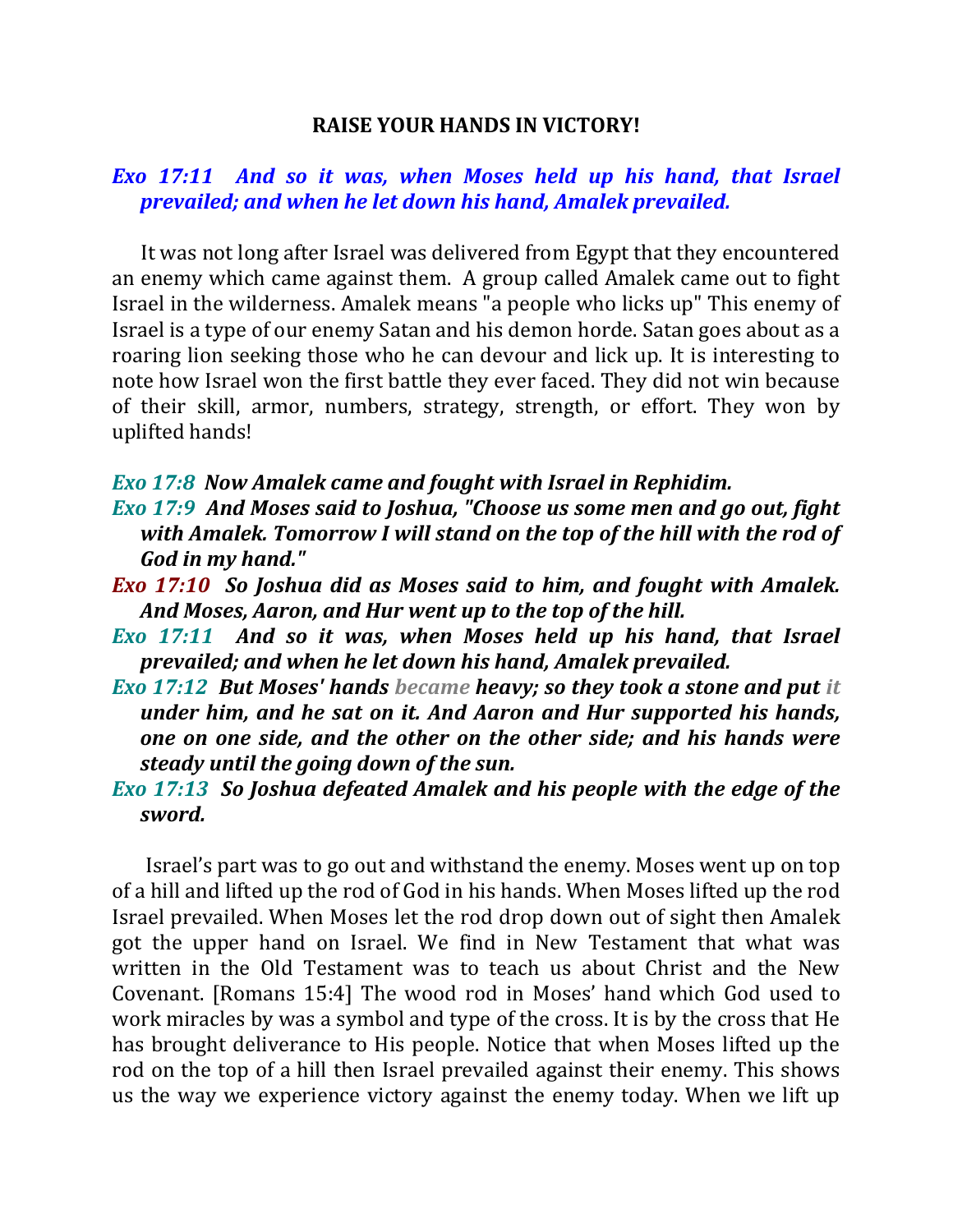the cross and finished work of Christ then the enemy will flee from us. As Moses stood on top of a hill, Jesus went to the top of the hill of Calvary and died on the cross. Moses lifted up both hands to hold up the rod. This shows us the position we must take to see victory in our lives. When we raise our hands up to God in praise and thanksgiving for what He has already done and provided at the cross we lift up the cross and Christ's finished work. Our position in which glorifies God and the work of Jesus is with uplifted hands in praise! The enemy will flee before our praise.

## *Psa 8:2 Out of the mouths of babes and unweaned infants You have established strength because of Your foes, that You might silence the enemy and the avenger.*

 This verse is quoted by Jesus in the New Testament but instead of strength Jesus uses the word praise. [**Matt 21:16**] When we praise God in faith for what He has done and promised we gain strength and our praise will silence the enemy and avenger! Many people need to stop praying about problems they have prayed about over and over and they need to start praising God that He has provided the answer by the shed blood of Jesus. There is nothing that the cross and the blood of Jesus has not obtained for us- righteousness, freedom, healing, provision, favor, and peace in spirit, soul, and body. If the enemy is attacking you in one of these areas you will not find victory in trying to overcome by your own effort and merits. You will see victory when you lift up your hands and uplift the finished work of the cross.

 Sometimes we grow weary in our faith life just like Moses got weary holding up the rod. Moses needed help holding up the rod! Aaron and Hur came and held up his arms so it would not fall down. Sometimes we need to have others to strengthen our arms by lifting us up in prayer. If you feel weak in faith have a Christian brother and sister pray for you. It is interesting to see what Aaron and Hur means. Their names mean "teacher" and "freedom". Together they are "the teacher of freedom". The "teaching of freedom" kept up Moses arms so that the rod of God's deliverance and victory stayed lifted up. When we get weak in faith we need to start meditating in the letters written to the church in the New Testament. This is the teaching of grace or freedom which will strengthen our faith and instruct us on what God has done to us, for us, and promises to do for us through us.

 No matter what is coming against you, the cross of Jesus has made provision for your victory. This does not mean that you do not have a part to play. You need to do all thing things in the natural that is your responsibility.